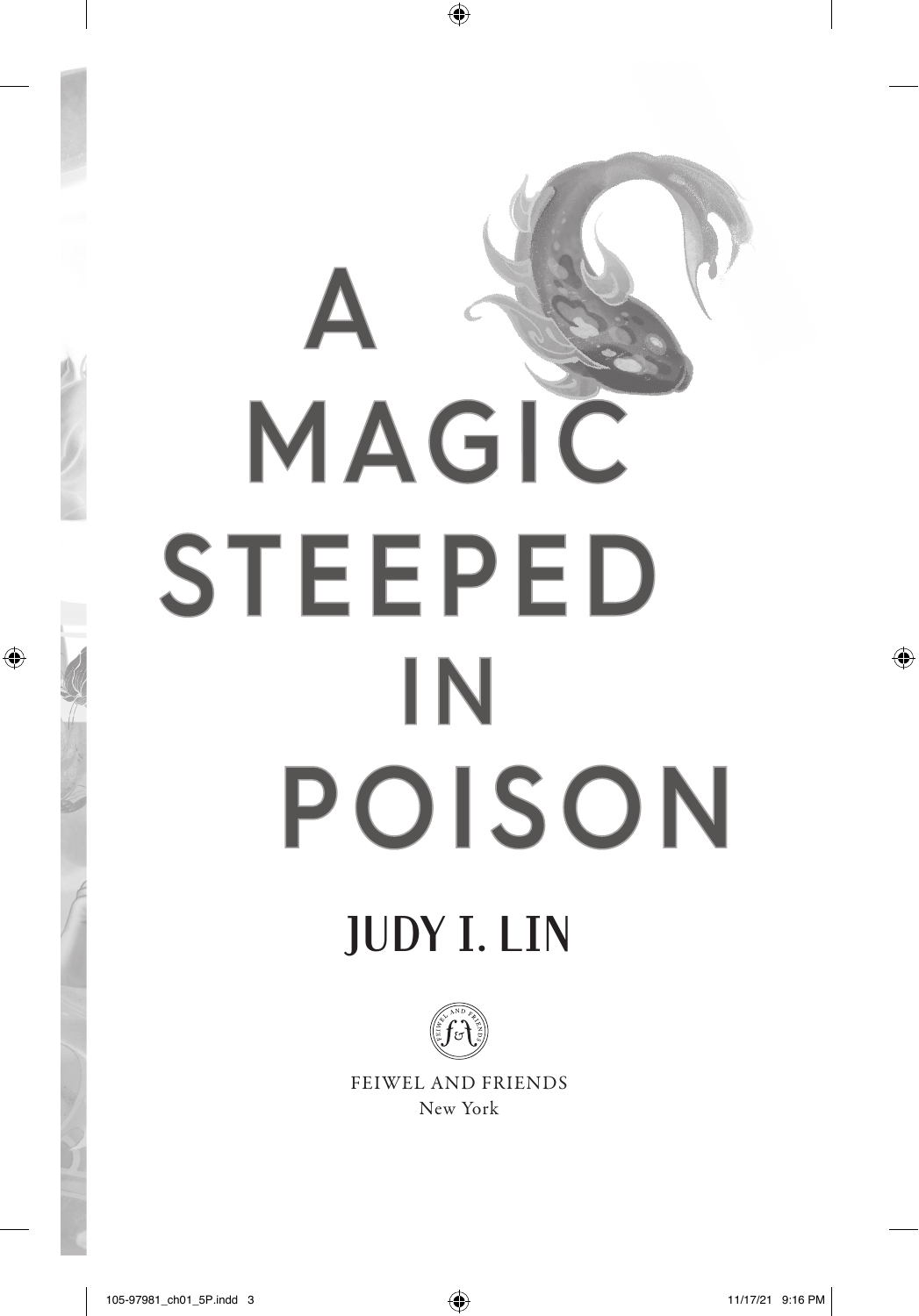A Feiwel and Friends Book An imprint of Macmillan Publishing Group, LLC 120 Broadway, New York, NY 10271 • fiercereads.com

Copyright © 2022 by Judy I. Lin. All rights reserved.

Our books may be purchased in bulk for promotional, educational, or business use. Please contact your local bookseller or the Macmillan Corporate and Premium Sales Department at (800) 221-7945 ext. 5442 or by email at MacmillanSpecialMarkets@macmillan.com.

Library of Congress Cataloging-in-Publication Data

Names: Lin, Judy I., author. Title: A magic steeped in poison / Judy I. Lin. Description: First edition. | New York : Feiwel and Friends, 2022. | Series: The book of tea ; 1 | Audience: Ages 13–18. | Audience: Grades 10–12. | Summary: Ning enters a cutthroat magical competition to find the kingdom's greatest master of the art of brewing tea, but political schemes and secrets make her goal of gaining access to royal physicians to cure her dying sister far more dangerous than she imagined. Identifiers: LCCN 2021019249 | ISBN 9781250767080 (hardcover) | ISBN 9781250767097 (ebook) Subjects: CYAC: Tea—Fiction. | Contests—Fiction. | Princesses—Fiction. | Magic—Fiction. | LCGFT: Novels. Classification: LCC PZ7.1.L554 Mag 2022 | DDC [Fic]—dc23 LC record available at https://lccn.loc.gov/2021019249

First edition, 2022 Book design by Michelle Gengaro-Kokmen Feiwel and Friends logo designed by Filomena Tuosto Printed in the United States of America

1 3 5 7 9 10 8 6 4 2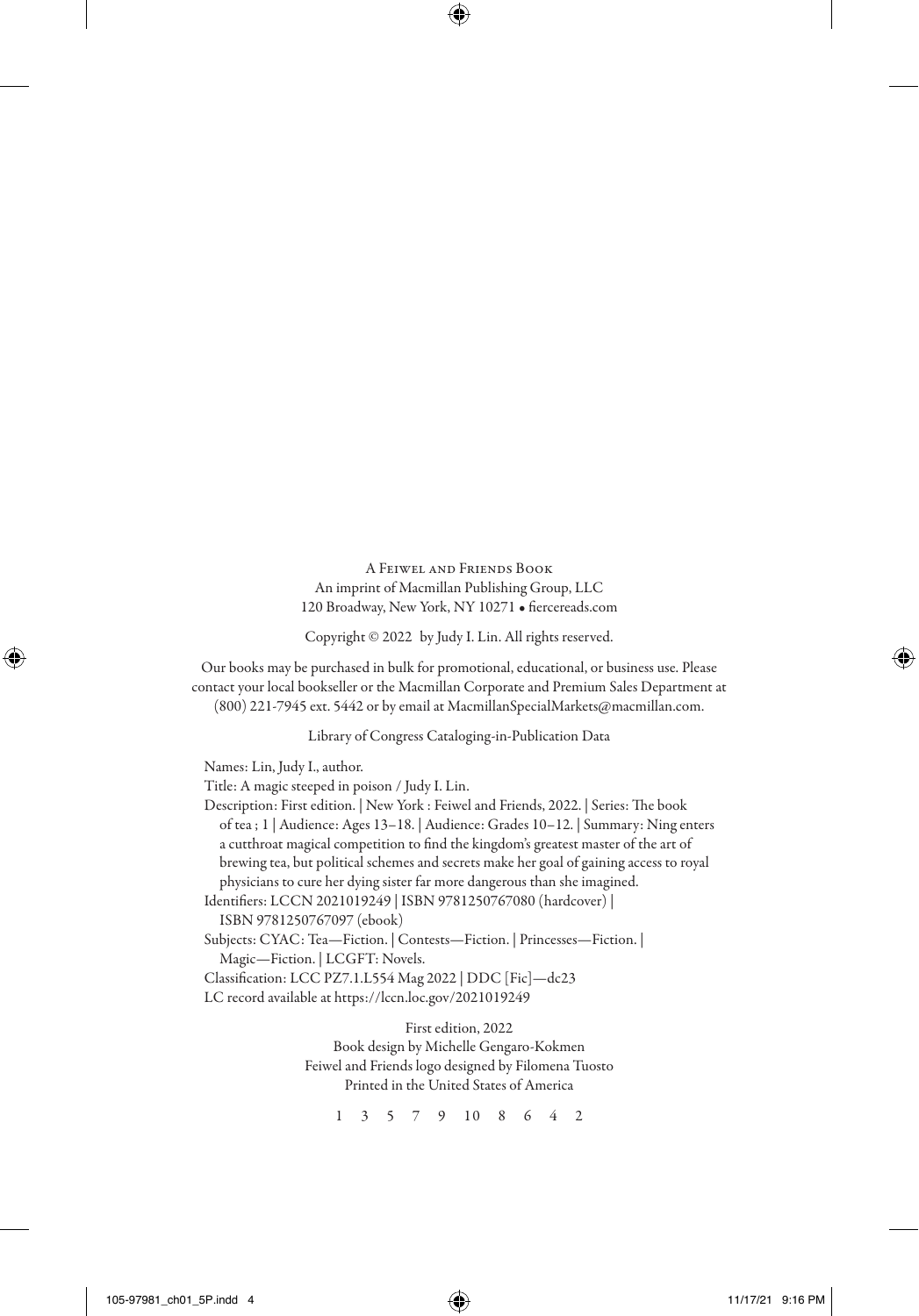For Lyra. YOU ARE THE BEGINNING OF EVERYTHING.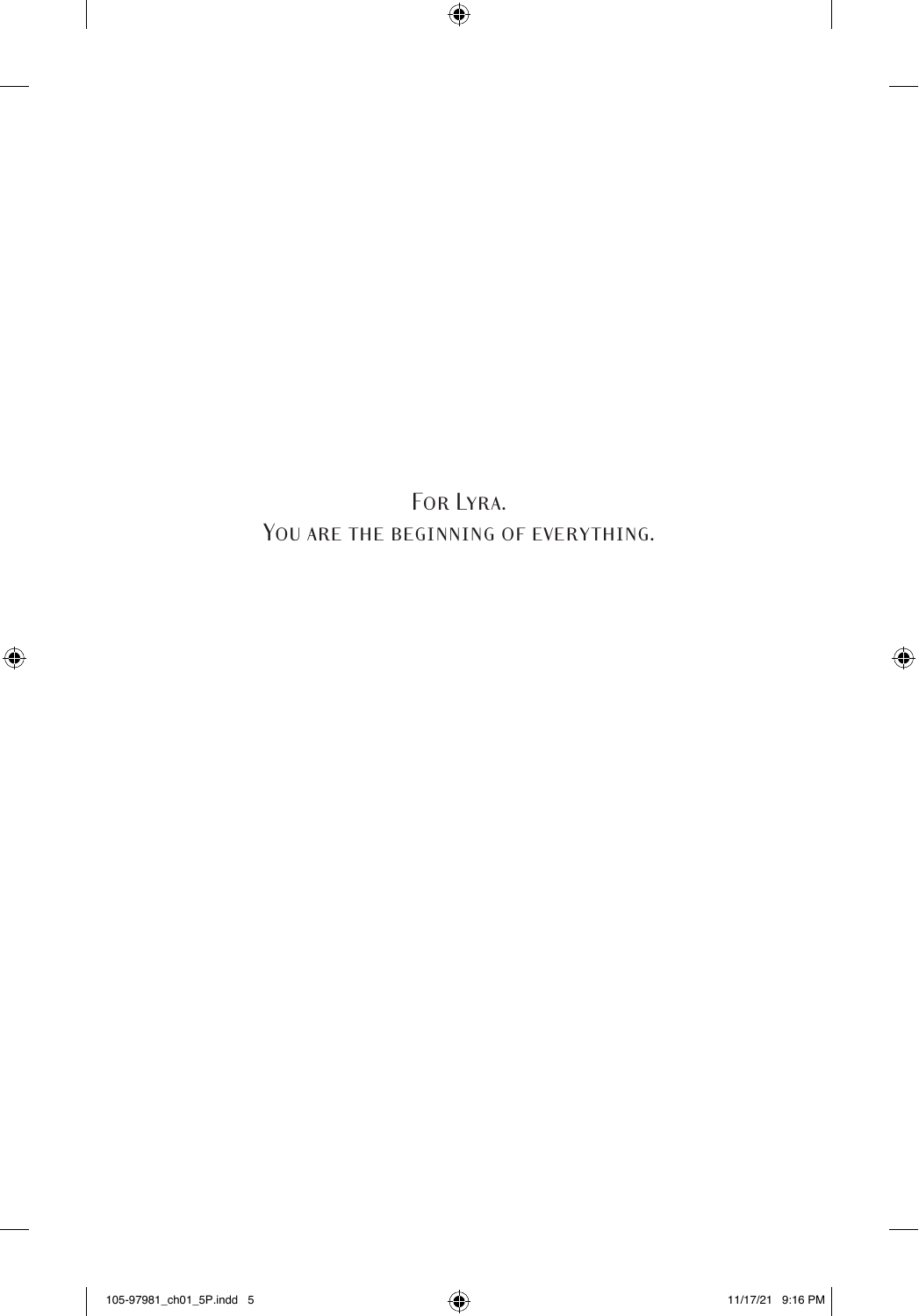

# Chapter One

THEY SAY YOU CAN SPOT A TRUE SHÉNNÓNG-SHĪ BY THEIR hands—palms colored by the stain of the earth, fingertips scarred from thorns, a permanent crust of soil and blood darkening the crescents of their nails.

I used to look at my hands with pride.

Now, all I can think is, *These are the hands that buried my mother*.



Our house is dim and quiet as I move through the rooms like a thief. Rifling through boxes and drawers, fumbling with things my father kept hidden, so as not to be reminded of his grief. I weave between chairs and baskets, drying racks and jars, my footsteps careful. I can hear Shu coughing softly through the walls, tossing in her bed. She has gotten worse in these past few days.

Soon the poison will take her, as it did our mother.

Which is why I must leave tonight, before my father tries to stop me and I'm bound here by guilt and fear until it is too late. I touch the scroll hidden in the folds of my tunic, to reassure myself it is still there.

I find what I'm looking for in the back of the storeroom: my mother's shénnóng- shī box, hidden from view in a corner cupboard. Memories slip from beneath the opened lid with a sigh, as if they've been waiting for me there in the tea- scented dark. I run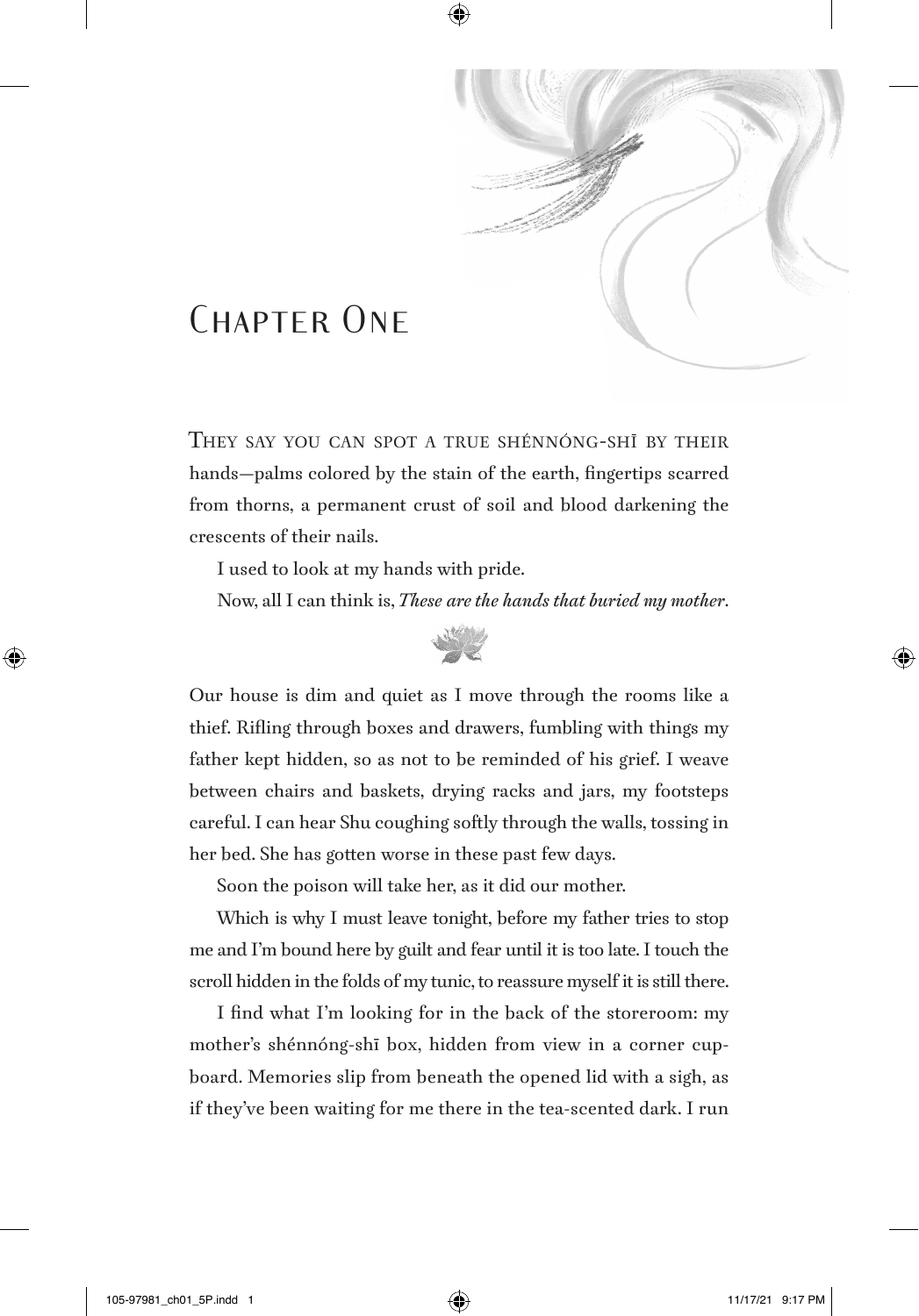my fingers over each groove in the wood, touching every compartment, remembering how we repeated the names of the stored items over and over again. This box is a map of her. Her teachings, her stories, her magic.

But the sight brings back other memories.

A broken teacup. A dark stain on our floor.

I shut the lid quickly.

In the back of the same cupboard, I find other jars, labeled in Mother's meticulous writing. My hands tremble slightly when I open the jar of last summer's tea leaves. The final harvest I helped her with, walking along the garden paths, plucking the leaves from willing branches.

As I inhale the scent of the roasted leaves, the fragrance turns to bitterness on the back of my tongue. I'm reminded of how my last attempts at wielding the magic resulted in tears and failure, and I swore I would not touch these tools again. But that was before the scroll appeared on our doorstep. Failure is no longer an option.

People who don't know any better often reduce the shénnóngshī to the role of the skilled entertainer, able to artfully pour and present the common drink. Trained shénnóng-shī are proficient at the basics, of course—the flavors appropriate for different occasions, the correct shape and make of the cup to match the tea being served. But the true wielders of Shénnóng magic have their unique specialties. Some brew teas for emotions—compassion, hope, love. Others are able to imbue the body with energy or encourage the drinker to remember something long thought lost. They move past the walls of the body and into the soul itself.

Using the flickering light of the brazier to guide me, I pull out the tray and the accompanying pots, one for steeping and one for resting. Over the sound of the bubbling water, I hear a creak in the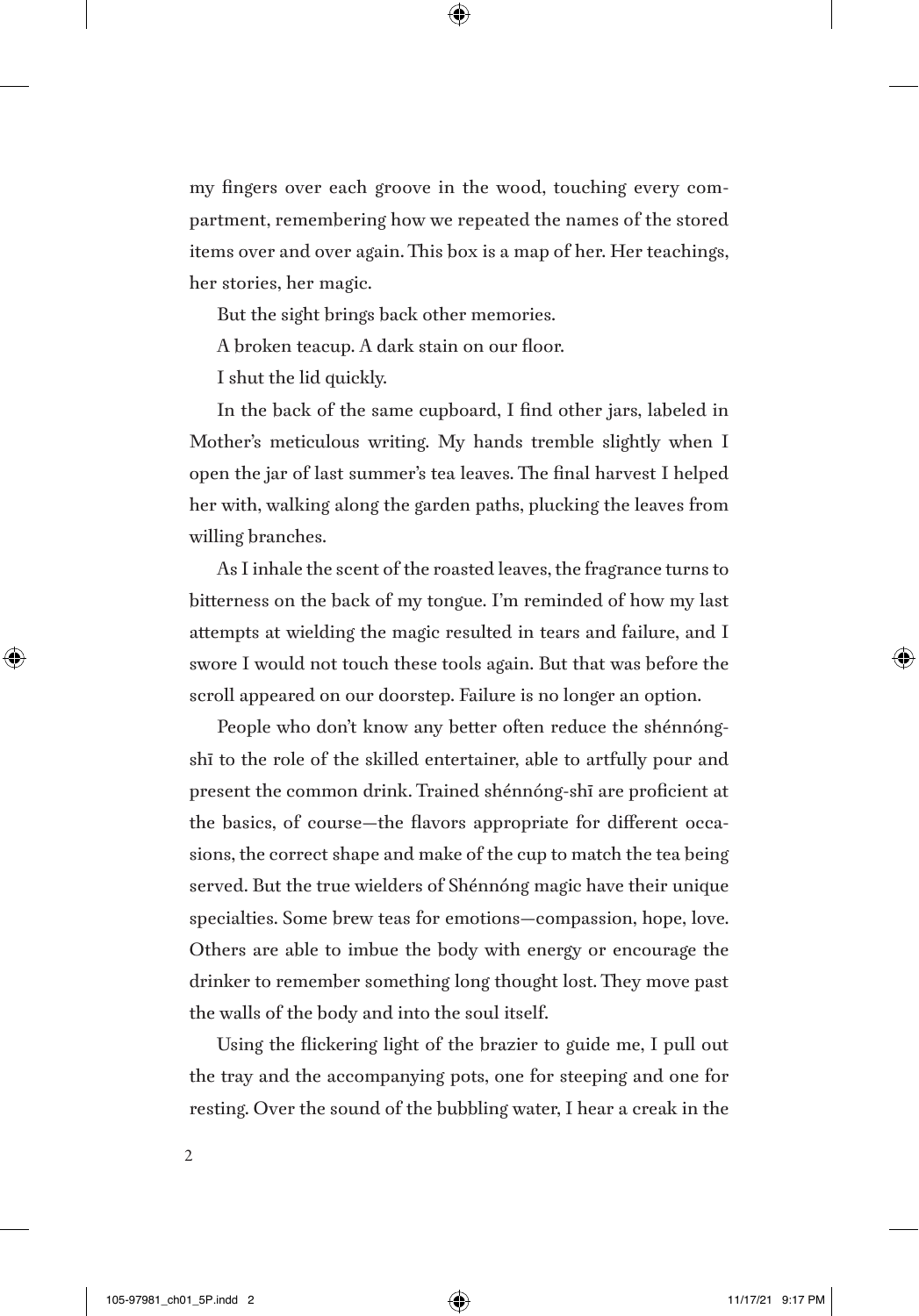next room. I freeze, afraid of a long, dark shadow against the wall, and my father's accompanying wrath.

But it's only the rumbling of Father's snores. I let out a quiet breath and return to my tools. Using the wooden tongs, I pick up the balls of tea leaves and place them in the vessel. With a careful turn of the wrist, the hot water flows over the leaves. They uncurl slowly, releasing their secrets.

The greatest shénnóng-shī can see the future unfolding, wavering in the steam over a well-brewed cup. Once, Mother brewed fù pén zĭ, dried from the leaves of the raspberry bush, for a pregnant woman in the village. The steam burned blue in the morning air, taking the form of four shining needles. From this, she discerned correctly that the child would be stillborn.

I hear her voice as the leaves expand in the water. How she used to tell us the evening fog follows the white wingtips of the Mountain Guardian, the goddess who turns into a bird at dusk. She is the Lady of the South, who dropped a single leaf from her beak into the cup of the First Emperor, and gifted humans the pleasure of tea.

When I was little, Shu and I would trail behind our parents through the gardens and the orchards, baskets at our hips. I often thought I felt the brush of those wingtips against my skin. Sometimes we'd stop to listen as the goddess guided us to the place where a nest of hatchlings chirped, or warned us of heavy rains that could cause rot in the roots if we weren't diligent in turning the land.

I empty the golden liquid from the steeping pot into the one for resting. Mother never allowed us to forget the old, old ways, from before the conquered clans, before the rise and fall of empires. It was in every cup of tea she brewed, a ritual carried out with reverence. It was in the way she knew every single component that entered her tea—the origin of the water, the aroma of the wood that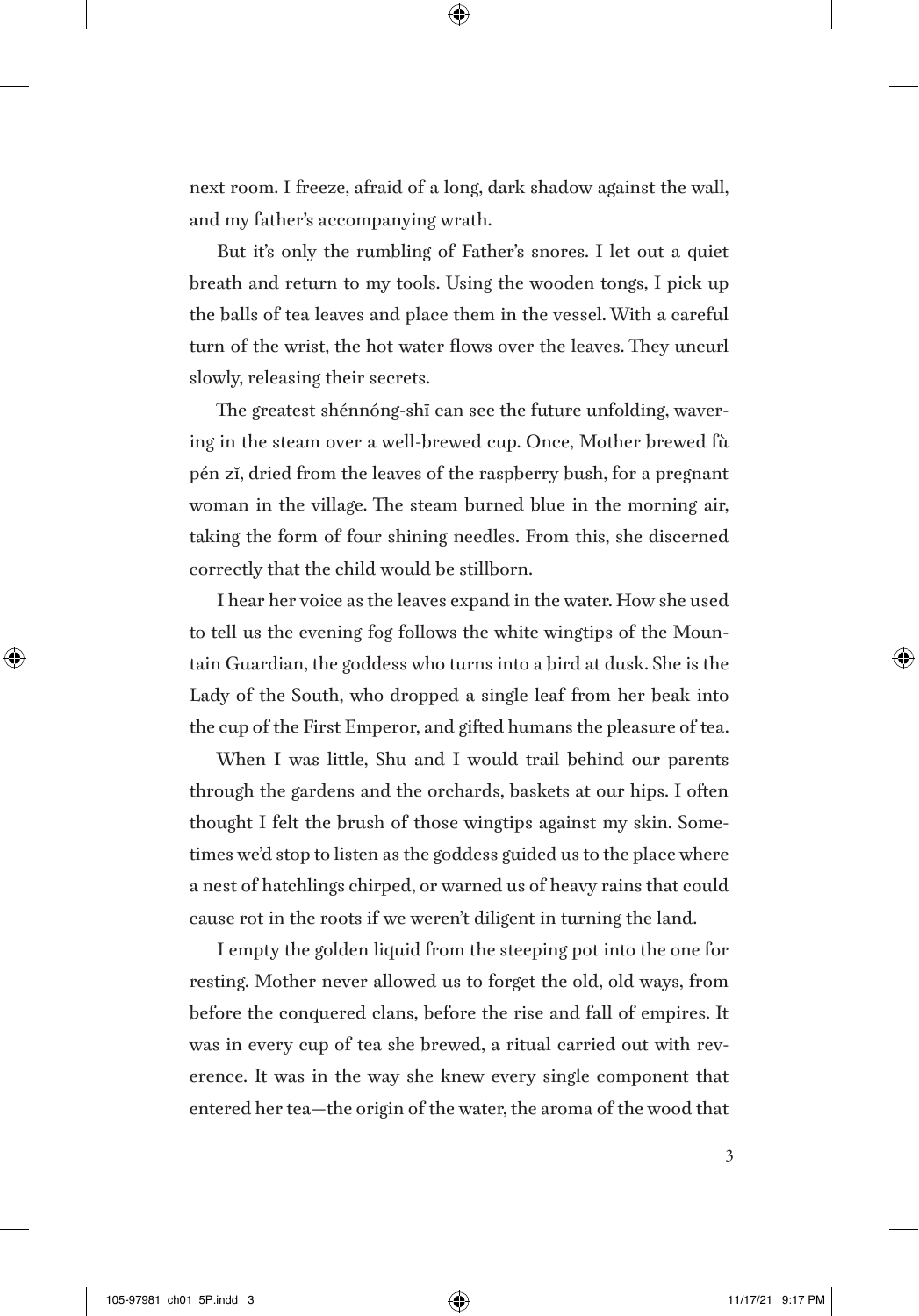stoked the fire, the vessel the water was heated in. All the way to the leaves plucked by her fingers, steeped in a cup shaped by her own hands and fired in her own kiln. Distilled into liquid contained in the palms of two hands, offered as a blessing.

### *Here I am. Drink, and be well.*

I lean forward and breathe in the sweet scent of apples. I hear the drowsy drone of bees among the wildflower blooms. A feeling of comfort envelops me, wrapping me in warmth. My eyelids start to droop, but the moment dissipates when something darts across my vision.

My entire body prickles with awareness.

A flutter of black wings to my right. A crow, gliding through the smoky dark before disappearing.

It takes a lifetime of training to learn how to read tea like a master, and I had already resigned myself to becoming a physician's apprentice. A year ago, it was decided. For my sister could not stomach the sight of blood, and my father required another pair of steady hands.

Doubt crawls across my skin as my fingers return to clutch the scroll once more. An invitation meant for someone else—my mother's true apprentice.

But Mother is dead. And only one of us is strong enough to travel now.

I force myself to focus. Deep breath in, let it go. The steam wavers in the path of my exhaled breath. No more visions. A trickle of tea is transferred to the small cup for drinking, just a mouthful. The drink goes down my throat with the honey taste of optimism, the promise that summer will last forever . . .

Courage burns bright and strong in my chest, hot as a sunbaked river rock.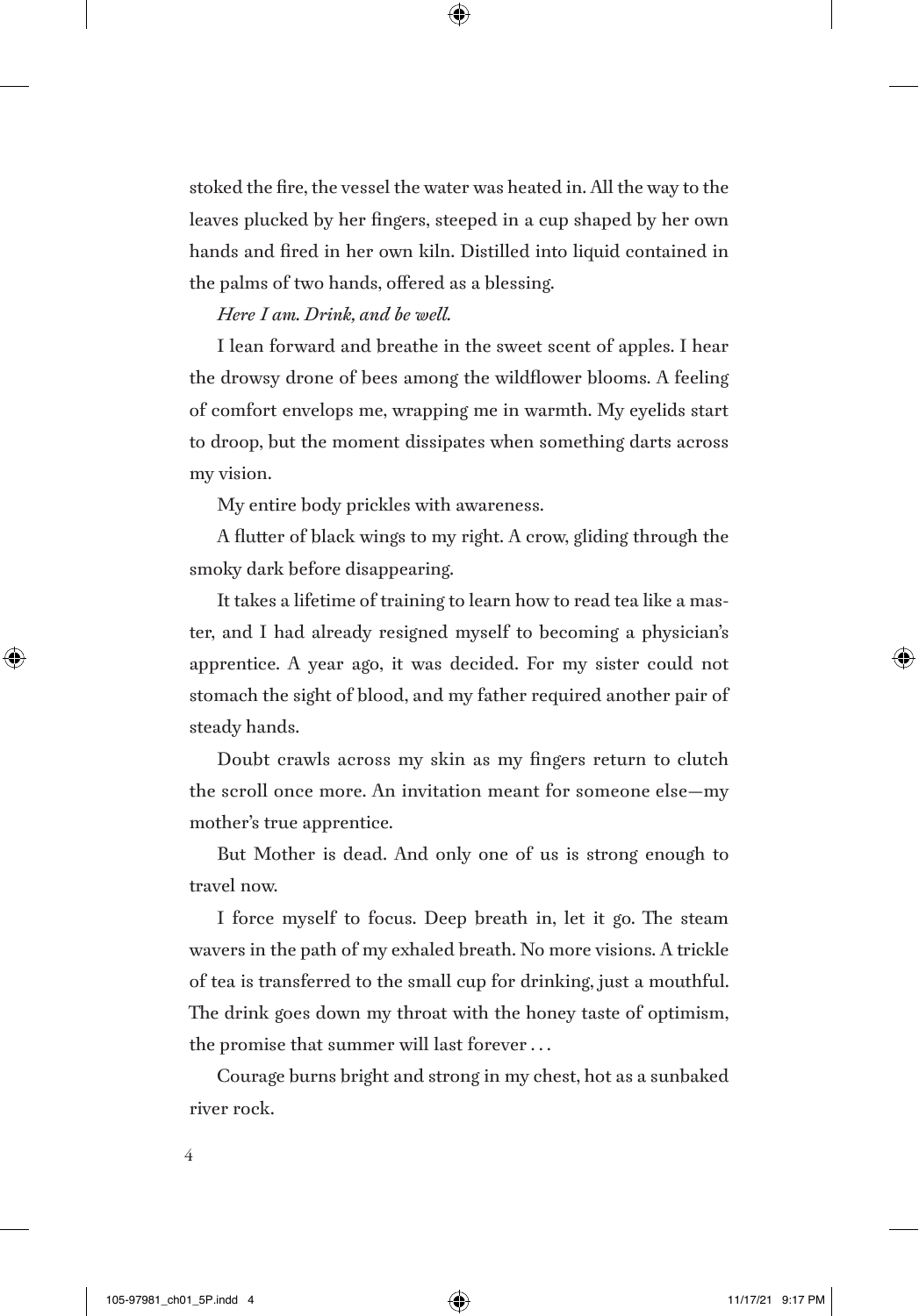Confidence ripples down my limbs. My shoulders pull back, and I feel poised, like a cat ready to leap. The tightness at the bottom of my stomach uncurls slightly. The magic is still there. The gods have not taken it away as punishment for my neglect.

The sound of violent coughing disrupts my concentration. I knock over one of the pots, tea spilling onto the tray as I run into the next room.

My sister struggles to hold herself up with shaking arms, the coughs racking her slender frame. She fumbles for the basin we keep beside her bed, and I pass it to her. Blood splatters against the wood, too much of it, again and again. After an eternity, the heaving finally relents, and she shivers against me.

"Cold," she whispers.

I climb into bed beside her and pull the blankets around us. She clutches at my tunic and draws a rattling breath. I hold her as her breathing eases, and the strained lines beside her mouth smooth away.

We have tried our best, my father and I, to treat Shu in the absence of my mother's knowledge. Me, struggling to recall those childhood lessons, and my father, himself a trained physician, educated at the imperial college. He knows how to set bones and mend cuts, how to treat the external ailments. Although he's familiar with some of the internal medicines, he always deferred to Mother's art for the more complex problems. It was what made their partnership work so well.

My father has used every drop of knowledge he possesses, even swallowed his pride to send a letter to the college for aid. All possible antidotes within his reach, he's tried. But I know the dark truth we circle around.

My sister is dying.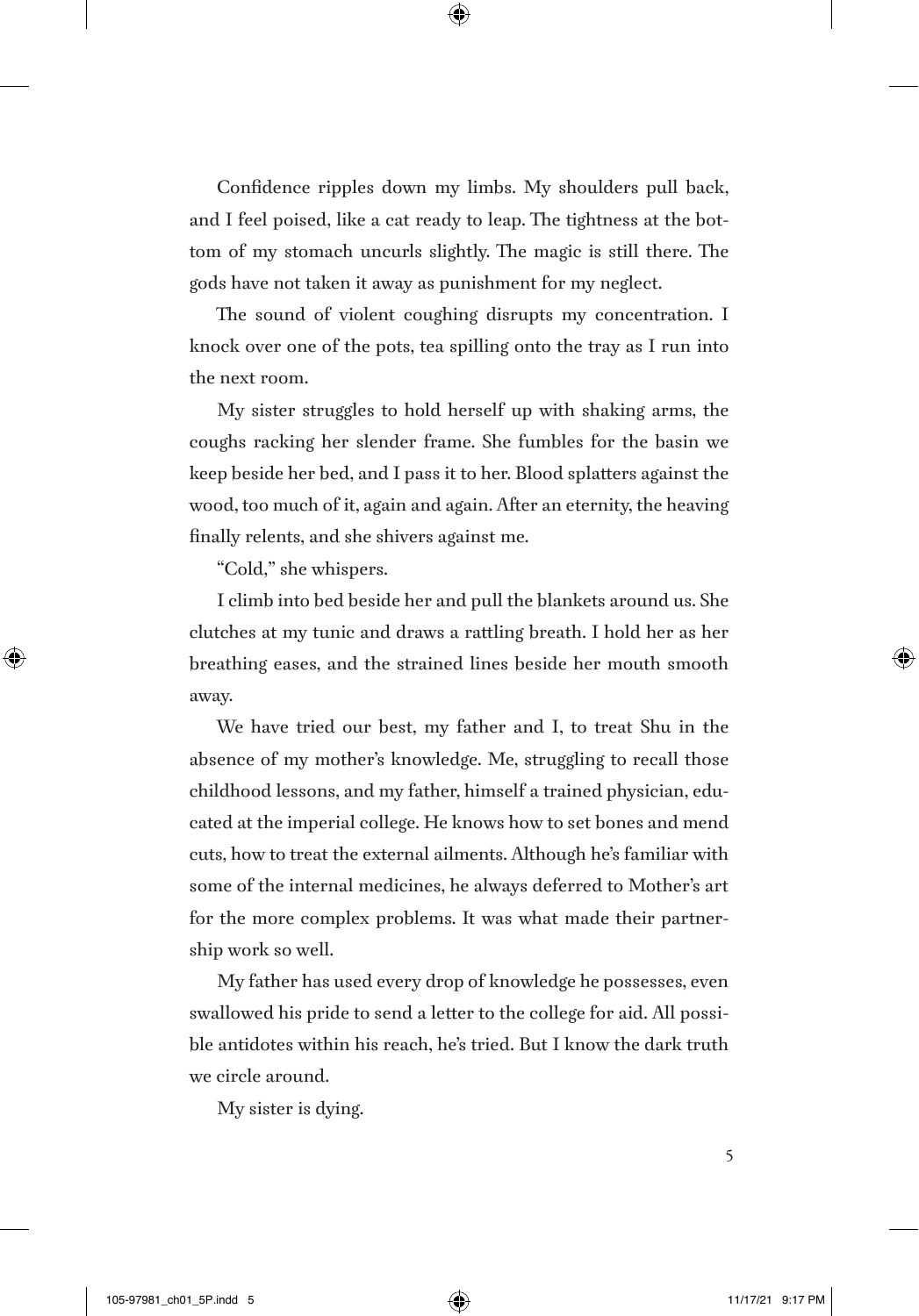The tonics and tinctures act as a dam to keep the poison at bay, but one day it will spill over. There is nothing we can do to stop it.

And I'm the one who failed her.

In the dark, I wrestle with my thoughts and my worry. I do not want to leave her behind, but there is no other way forward. The scroll is the only answer. Delivered by royal procession to the household of every shénnóng-shī in Dàxī. Shu was the only one at home when we received it. I was in the village with Father, tending to one of his patients. She unfurled it for me to see in the privacy of our bedroom later that evening. The fabric glimmered then, threaded with gold. The dragon rippled from its back, the embroidery so fine it seemed it could come alive and dance around us, leaving flames trailing in its wake.

"This came for us today," she told me with an intensity I've rarely seen from my mild-mannered sister. "An imperial convoy carrying a decree from the princess."

The words I have almost learned by heart: *By Imperial Decree, Princess Li Ying-Zhen welcomes you to a celebration and remembrance of the dowager empress, to be honored through a festival to seek a rising star. All shénnóng-tú are invited to the challenge, and the next shénnóng-shī to serve in the court will be decided. The winner of the competition will be granted a favor from the princess herself.*

The words sing to me, beckoning.

There has not been a shénnóng-shī admitted to court this generation, and to be the one selected would be the highest honor. It would allow a shénnóng-tú to bypass the trials and become a master. Riches would be bestowed on their household, their village celebrated. But it is the hope of the favor that calls out to me the most. I could demand that my sister be attended by the best physicians in the realm, those who have read the pulse of the emperor himself.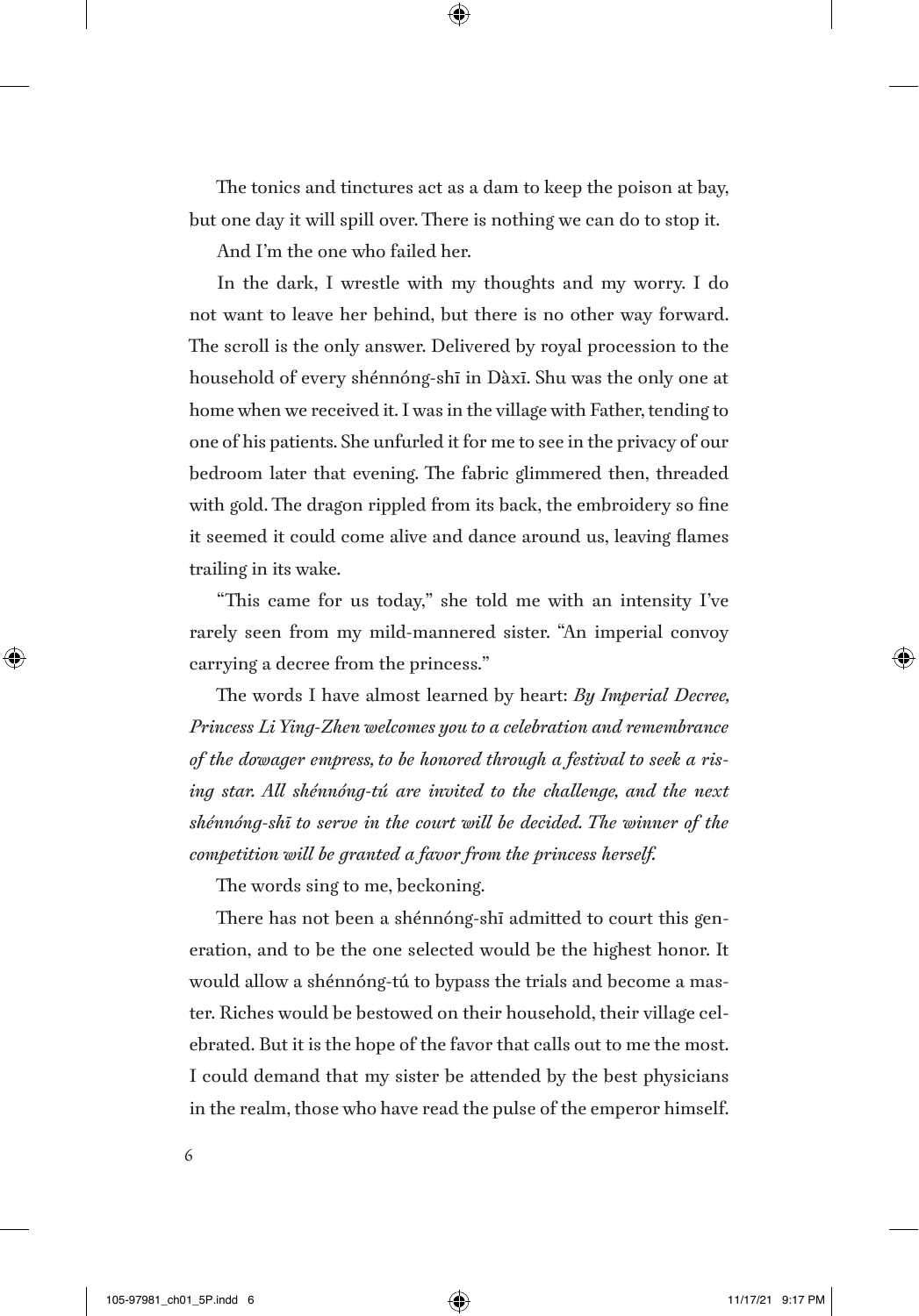My throat clenches as I look down at my sister now, sleeping soundly beside me. If I could take the poison inside of her and ingest it myself, I would do so gladly. I would do anything to ease her suffering.

I brewed that fated cup of tea for Mother and for Shu, from the brick of tea typically distributed to all the emperor's subjects for the Mid-Autumn Festival. For a moment, when the scalding water seeped into the block of leaves, I thought I saw a snake, white and shimmering, writhing in the air. When I waved away the steam, it vanished. I should have known better than to dismiss it.

But not long after, my mother's lips turned black. The snake had been an omen, a warning from the goddess. I didn't listen. Even while she must have been in immense pain, even as the poison ripped through her body, Mother made a tonic that forced my sister to empty her stomach and saved her life.

At least for the time being.

I climb out of bed, careful not to disturb my sister's rest. It doesn't take long to pack the rest of my belongings. The clothes I stuff into a sack, along with the only possession I own of any value: a necklace I was gifted on my tenth birthday. One I will sell to fetch some coin to travel to the capital.

"Ning!" Shu's whisper cuts through the night. I guess she wasn't asleep after all. My heart aches at the sight of her face, pale as milk. She looks like a feral creature from one of Mother's tales—eyes glimmering wild, hair a tangle around her head, a deer wearing human skin.

I kneel at her side while her hands find mine, holding out something small wrapped in cloth. The sharp end of a pin pricks my palm. Unwrapping the handkerchief, I raise the object to the moonlight and see a jeweled hairpin from one of Mother's grateful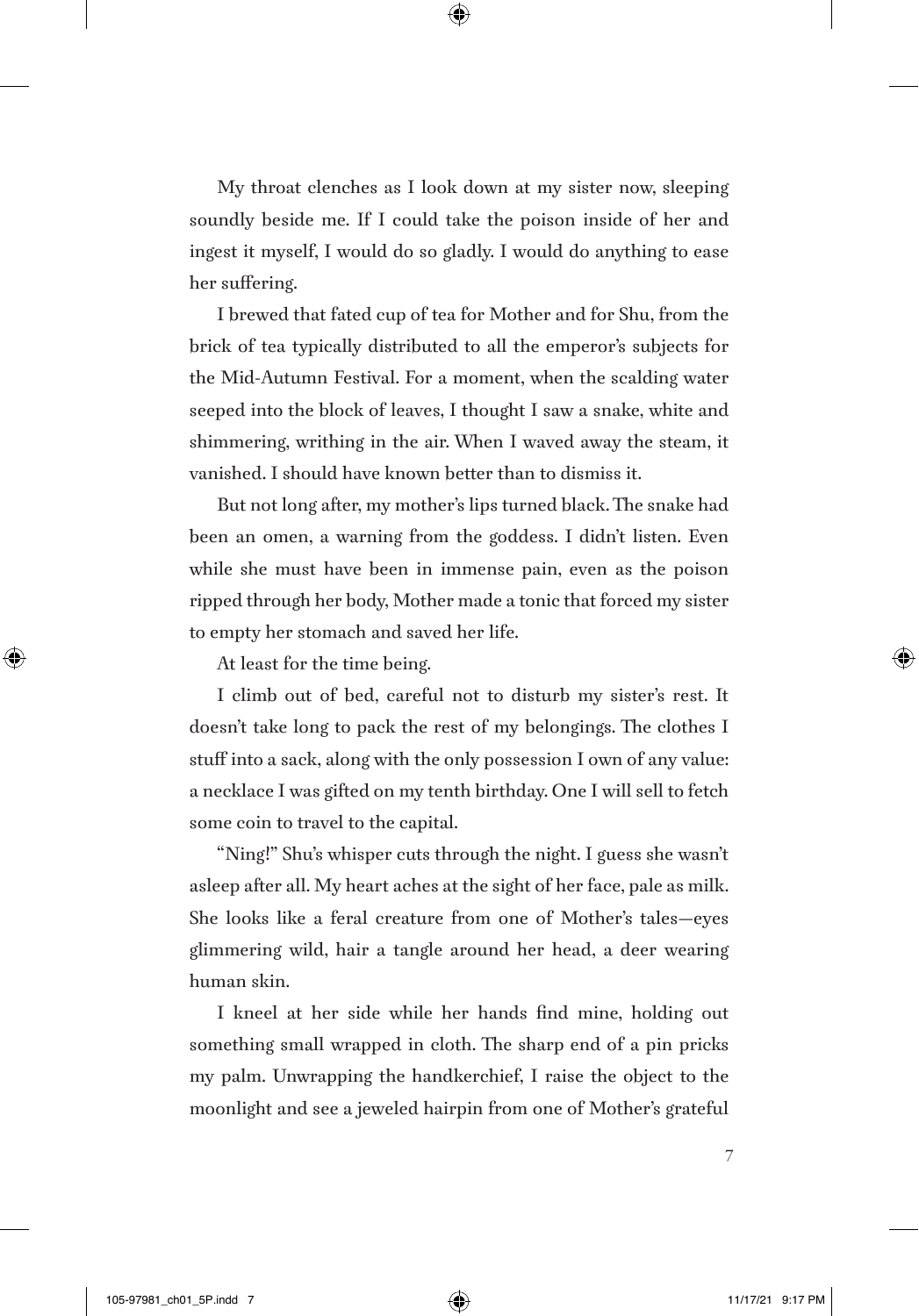patrons, a precious memory of the capital. This treasure she had intended for Shu, like the necklace Mother gave to me.

"Take this with you," my sister says, "so you can feel beautiful in the palace. As beautiful as she was."

I open my mouth to speak, but she quiets my protests with a shake of her head.

"You must leave tonight." Her voice takes on a stern tone, sounding like she is the older sister, and me, the younger. "Don't stuff yourself with too many chestnut tarts."

I laugh too loud and swallow it down, gulping back tears in the same breath. What if I come back, and she's gone?

"I believe in you," she says, echoing last night's ferocity, when she told me I had to go to the capital and leave her behind. "I'll tell Father in the morning you are visiting our aunt. That will give you some time before he notices you are gone."

I squeeze her hand tightly, not sure if I can speak. Not sure what I would even say.

"Don't let the Banished Prince catch you in the dark," she whispers.

A childhood tale, a bedtime story we've all grown up on. The Banished Prince and his isle of criminals and brigands. What she means is, *Be safe*.

I press my lips to my sister's forehead and slip out the door.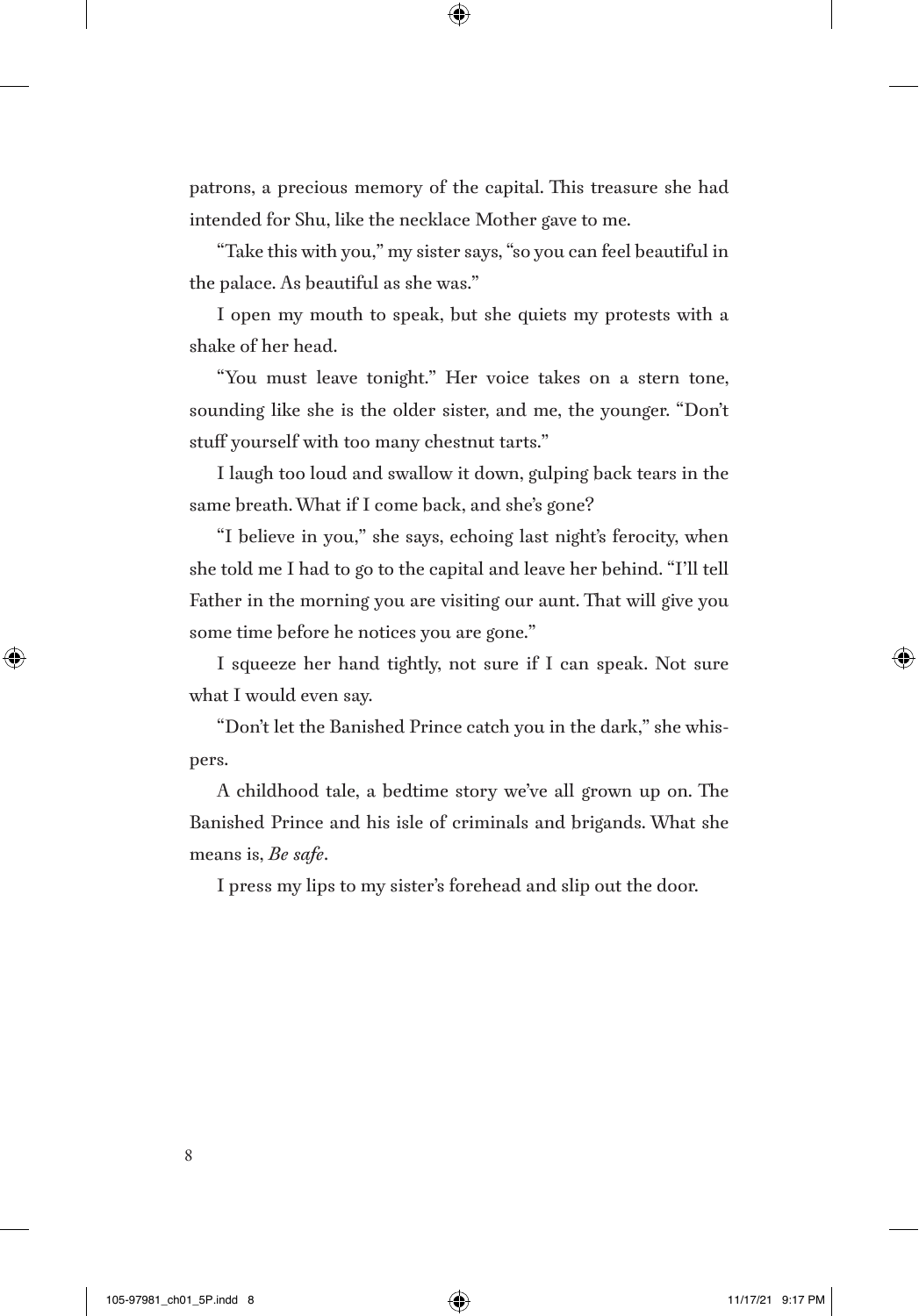## CHAPTER TWO

WITH THE COURAGE TEA STILL UNFURLING THROUGH MY body, I move quicker than usual through the misty night. The moon is a pale disc that lights my way, leading me toward the main road.

Mother used to say there is a beautiful woman who lives on the moon, stolen away by her celestial husband, who coveted her beauty on earth. He built her a crystal palace and gave her a rabbit as a companion, with the hope that the solitude would make her crave his presence. But she was clever and stole the elixir of immortality he had brewed for himself. The gods offered her a place among them, but she chose to remain in her palace, having grown accustomed to the quiet.

*They gave her the title of Moon Goddess and named her Ning, for tranquility.* I can still remember Mother's soft voice, telling me stories as she stroked my hair. The feeling of love that enveloped me when she told me the origin of my name.

With her voice guiding me, my feet lead me to a small grove of pomelo trees at the outer edge of our orchards. Here, I touch the waxy leaves. These trees were painstakingly raised by my mother from seed. She picked me and Shu up and spun us around when they finally blossomed and bore fruit, her joy encircling us and making us laugh. She's buried here, among the trees. My breath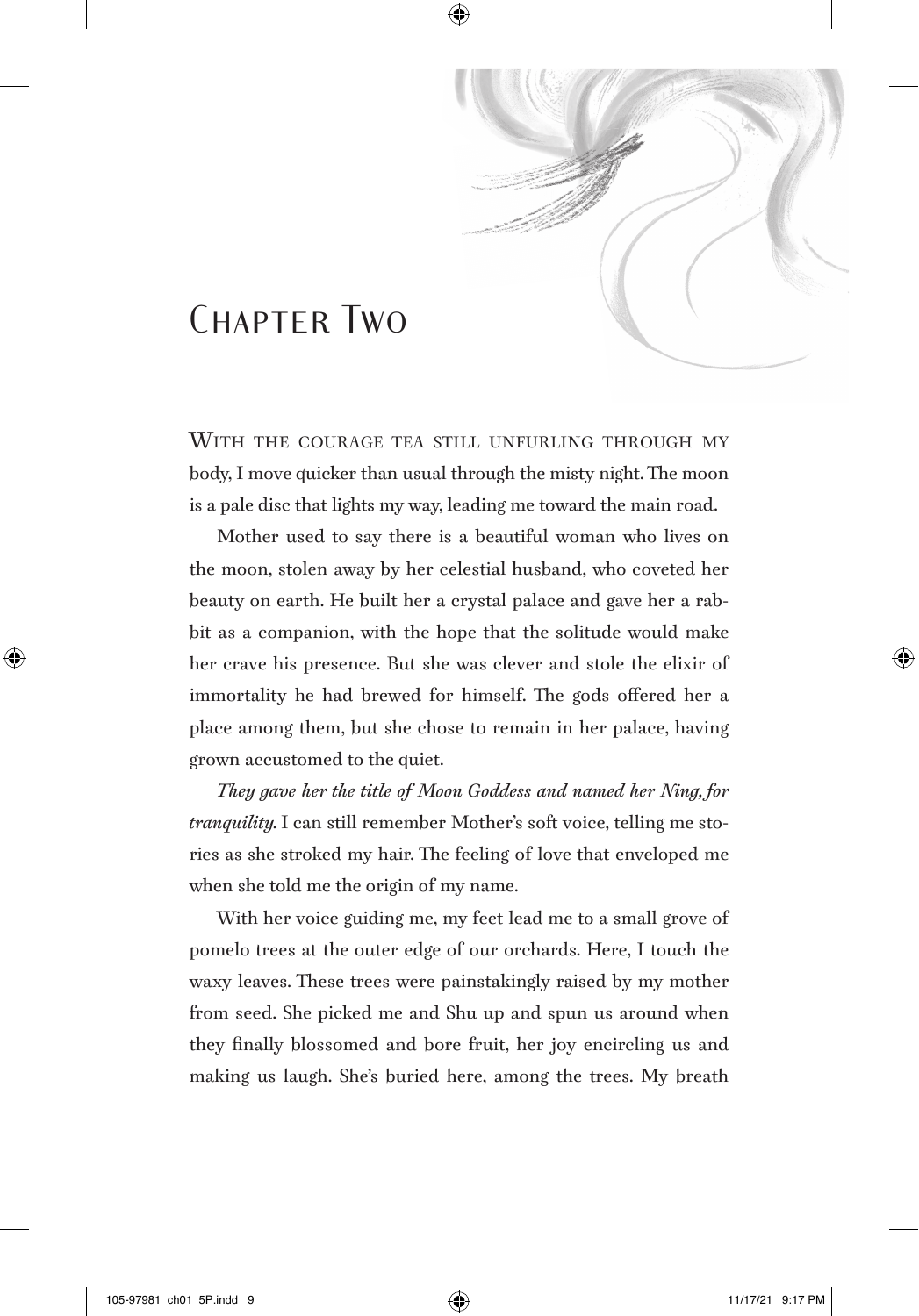catches when I notice a shimmer of white among the green buds. The first blossom of the season, barely opening in bloom.

Her favorite flower. A sign her soul still lingers here, watching over us.

A sudden wind picks up and rustles the trees. The leaves brush against my hair, as if they sense the sadness inside and wish to offer me comfort.

I run my thumb over the necklace I wear at the base of my throat— the bumps and crevices of the symbol signifying eternity, the cosmic balance. Three souls contained within each of us, separated from our bodies when we die. One returning to the earth, one to the air, and the final soul descending into the wheel of life. I press my lips against the hard, smooth bead at the knot's center.

Grief has a taste, bitter and lingering, but so soft it sometimes disguises itself as sweetness.

*Mother, it is here I miss you the most.*

I whisper a promise to her, to return with a cure for Shu's illness.

With my hands clasped over my heart, I bow, a promise to the dead and the living, and leave my childhood home behind.



I reach the main road, which leads me close to the slumbering village. I turn back only once, to glance at the night softening around our gardens. Even in the darkness, fog curls around the top of the tea trees, muting their color. A sea of swaying green and white.

That's when I hear something—a curious rustling, birdlike. I pause. There's movement across the tiled roof of a nearby building, down the sloped ridges. I recognize the shape of the rafters-it's the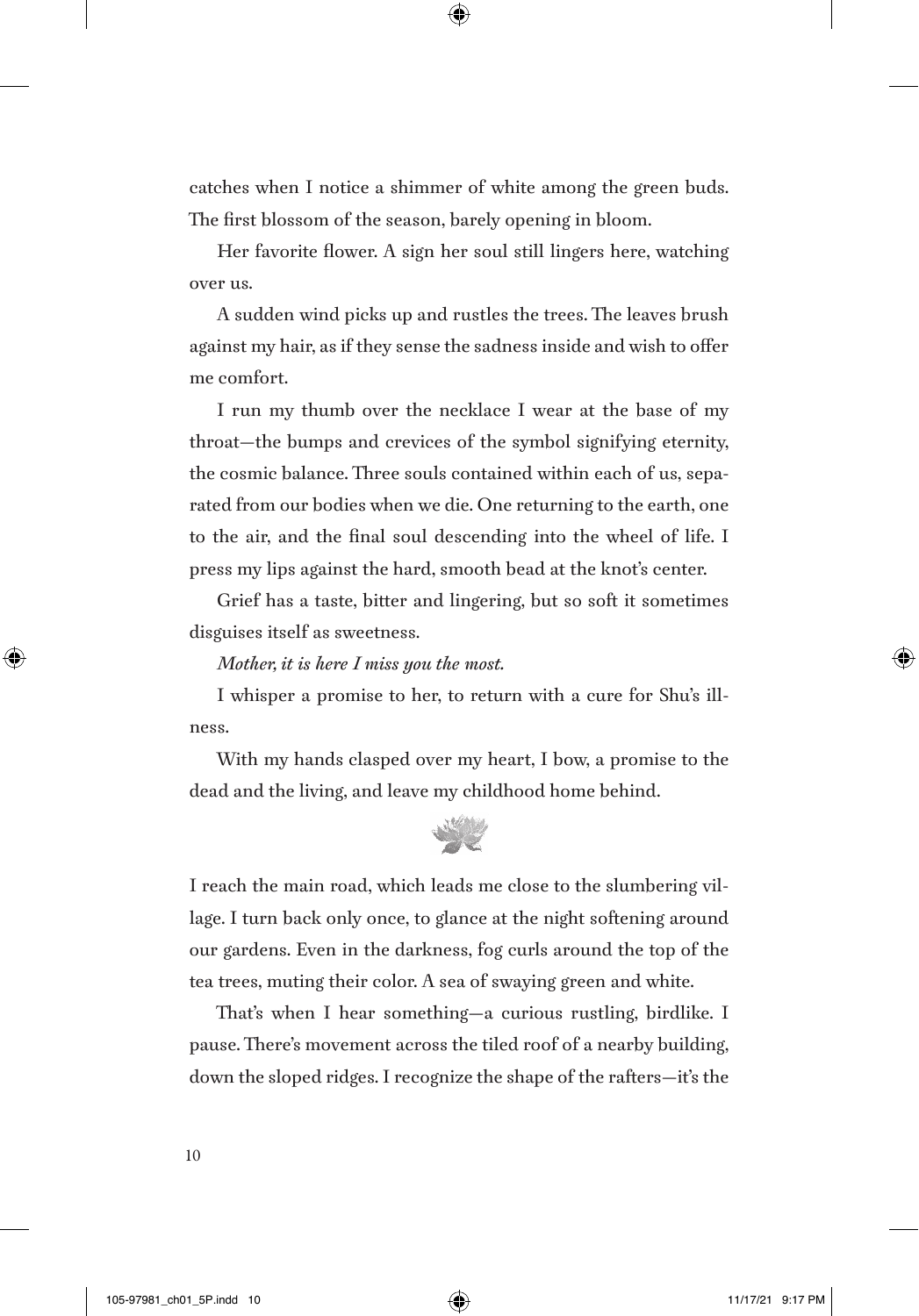tea warehouse at the edge of town. Holding my breath, I listen. That is no bird. It's the whisper of shoes sliding across the rooftop.

A shadow appears in the dirt before me, cast from above crouched and furtive. An intruder.

There is no good reason to skulk about the governor's warehouse. Unless you want to be pulled into pieces by four horses, spurred in opposing directions. Or . . . if you have the power to defy him with the strength of three men, the ability to leap up to the rooftop in a single bound, and can cut your way out of a crowd of soldiers with the swiftness of your sword.

#### *The Shadow.*

People have spread warnings about the Shadow—the strange figure said to be behind the rash of tea poisonings throughout the land. It is known that bandits lurk near the borders of Dàxī, robbing caravans and hurting anyone who gets in their way. But there is a certain outlaw who does not associate with the list of gangs known to the Ministry of Justice. One outlaw who is able to find hidden treasures and expose secrets, leaving a trail of bodies behind them.

The flash of a crow's wing I saw in the steam above the teacup... it was an omen, after all.

Something flies past my head and falls at my feet with a thud. A curse rings above me and the footsteps quicken, scurrying away. It's the curse that piques my interest: If it is the famed Shadow, then they sound terribly human. Curiosity strikes against the suspicion within me, so quick—spark to flame.

I pick up the fallen object and my nail pierces the thin paper covering. Underneath, I feel something familiar— slender strands compacted into a solid block, emitting an earthy smell. A tea brick. I flip over the package, and the red seal leaps up at me in warning.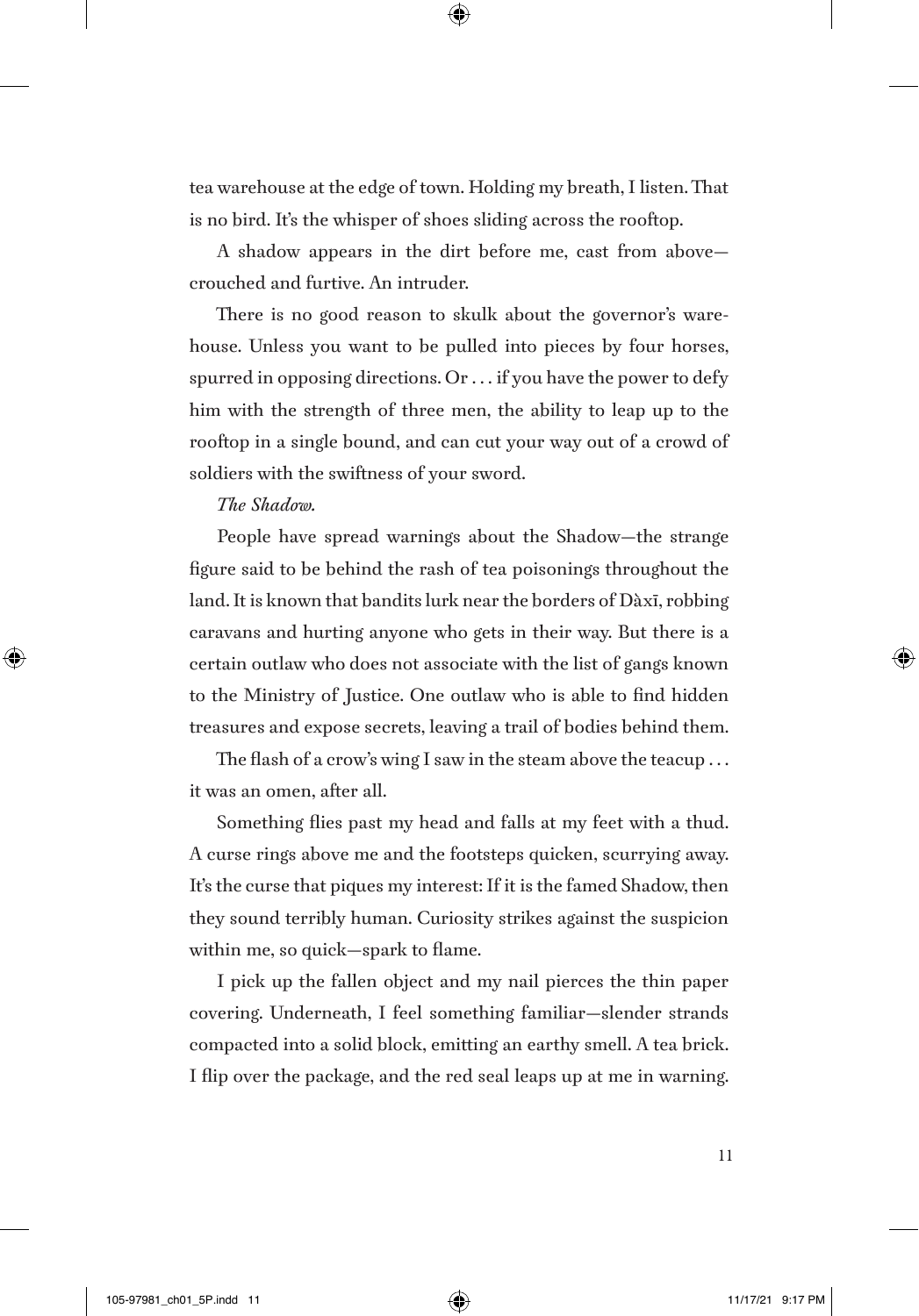The governor promised us that all the poisoned bricks have been seized, marked to be destroyed.

I follow the sound of the footsteps on the roof, the dread in my stomach growing tighter with each step, turning from fear to anger. Anger at my mother's death, at Shu's constant pain.

Rolling my shoulders back, a growl rises in my throat as the power of the courage tea moves through my body, encouraging my boldness. I shrug off my belongings and set them against the side of the warehouse. The tea brick, I crush in my hands. The pieces crumble to powder and scatter in a trail behind me as I push myself into a run. The anger feels good. It feels real, a welcome reprieve from my usual helplessness. My mind narrows down to a single point of focus: I cannot let them escape with the poison. Not when it means another girl might have to bury her mother.

I fly around the corner, discarding all pretense at stealth. Only speed matters now.

My eyes catch the dark blur moving through the air, landing in front of me not twenty steps away. Their back is to me and I don't think; I close the distance in the span of two breaths and throw myself at them with all my fury.

We fall to the ground, their balance thrown off by my weight. My hands grab for anything I can find, tightening around fabric, even as the impact of landing sends a wave of pain through my shoulder. They're already moving, twisting under my grasp. I jab the thief under the ribs with my elbow, forcing a breath out in a whoosh. Knowledge gained from assisting my father in holding down grown men as he resets their bones.

Too bad the thief is not one of Father's patients, usually weak from illness or delirious from pain.

They react swiftly, grabbing my right wrist and thrusting it in a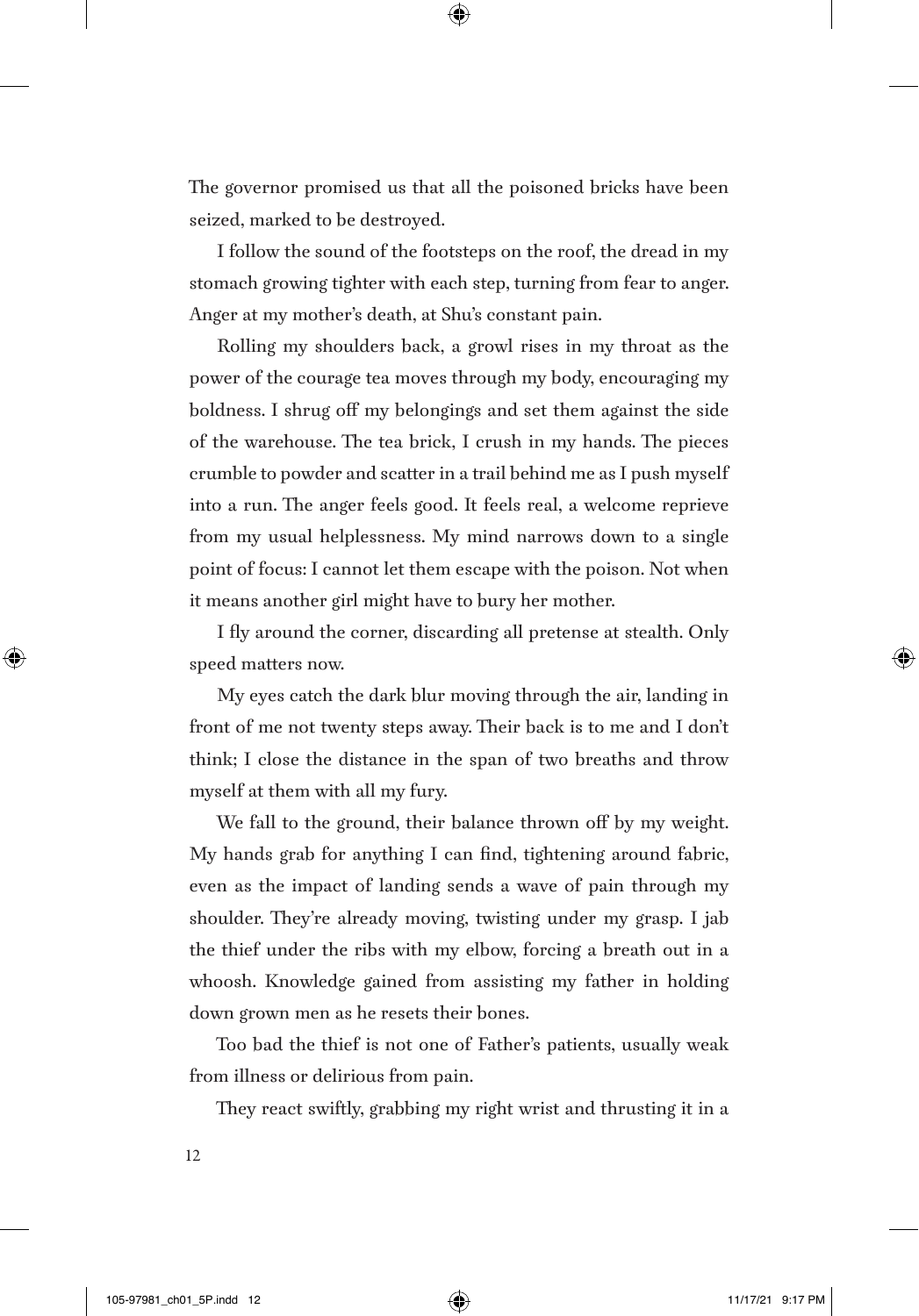direction it's not meant to go. I howl and loosen my grasp. In one fluid motion, they're up on two feet before I can even brush the hair from my eyes.

I scramble less gracefully to my feet, too, and we assess one another. The moon shines bright above our heads, illuminating us both. Their body is lean, a head taller than me. Darkness obscures their features, a figure from a nightmare—a piece of wood covers the upper half of their face. Horns curve out from slashed, angry brows. They appear as the God of Demons, able to slice off the head of troublesome ghosts with one swipe of a broadsword.

A mask, hiding the face of the terror stalking Dàxī.

They pick up a sack that was dropped in our tussle and secure it over their shoulder with a knot. Their gaze burns from behind the mask, mouth settling into a hard line.

Behind me is freedom, down to the docks where the warehouse workers receive their deliveries. They can steal one of the boats or disappear down the alleyway. The other way leads to the center of the village, with a greater likelihood of being caught by the patrols.

They run at me and try to use brute force to knock me aside. But I duck down and barrel toward their legs, trying to throw them off-balance. They sidestep and push me out of the way, but I grab onto the sack as they pass, causing them to stumble.

They whirl around and kick my knee. My leg crumples and I fall onto my arm, sending a searing pain down my left side. Another kick thrusts me down to the dirt. This thief knows exactly where to strike. I am no match.

They try to leave again, but I flop onto my stomach and claw at their legs, forcing them to drag me behind. I can't let them get away with the poison. I suck in a deep breath to scream, but before any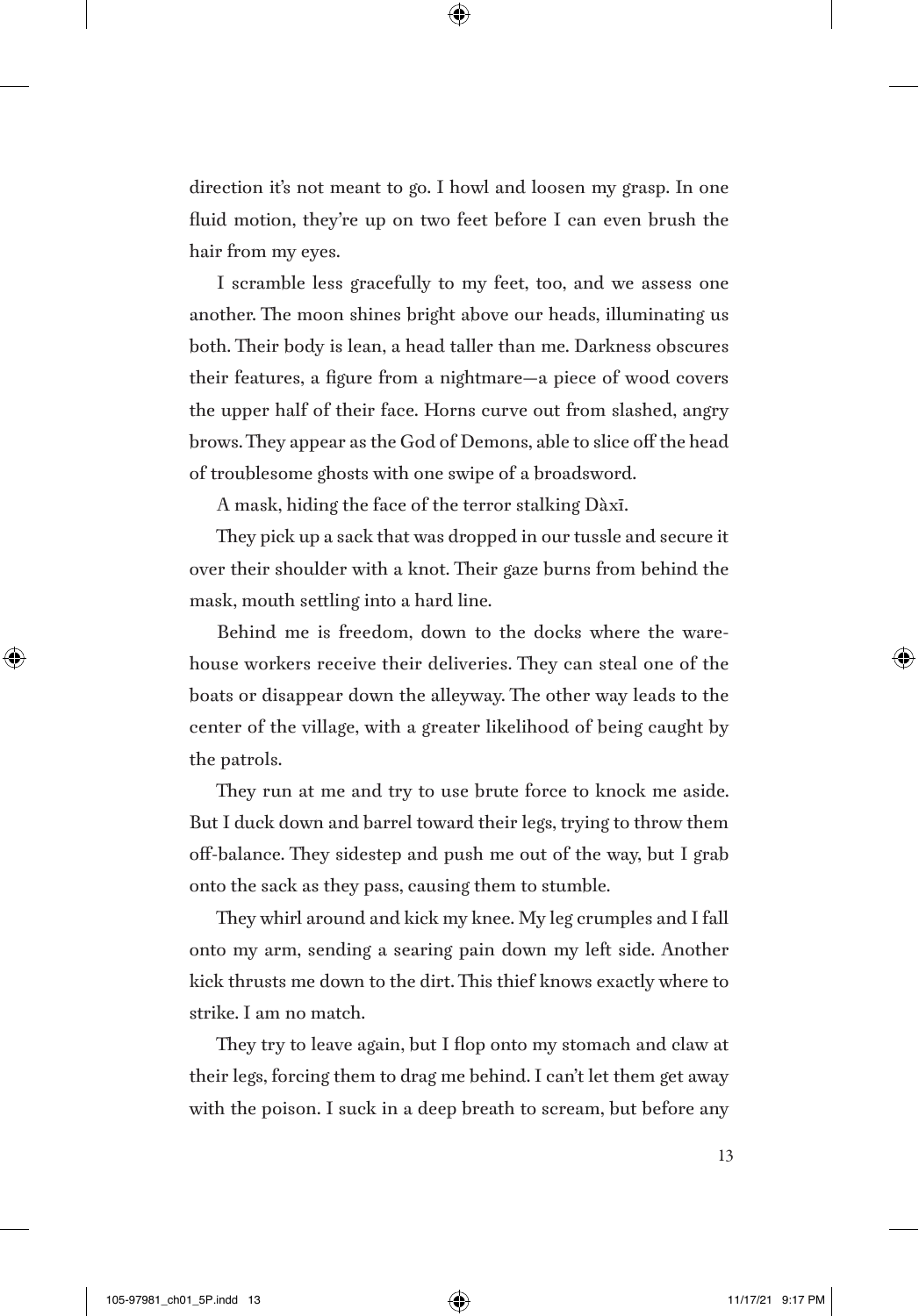sound comes out, a swift punch lands at my temple. I fall back, the pain exploding in my head like firecrackers.

I try to stagger after them, but I can't seem to catch my breath. My vision wavers in front of me, the buildings undulating like trees. Catching myself against the wall, I look up just in time to see a dark figure leap off a few stacked barrels and land on the rooftop.

The thief disappears into the night, with no proof anyone was even here at all. Except for the blood seeping through my hair and the ringing, still echoing through my ears.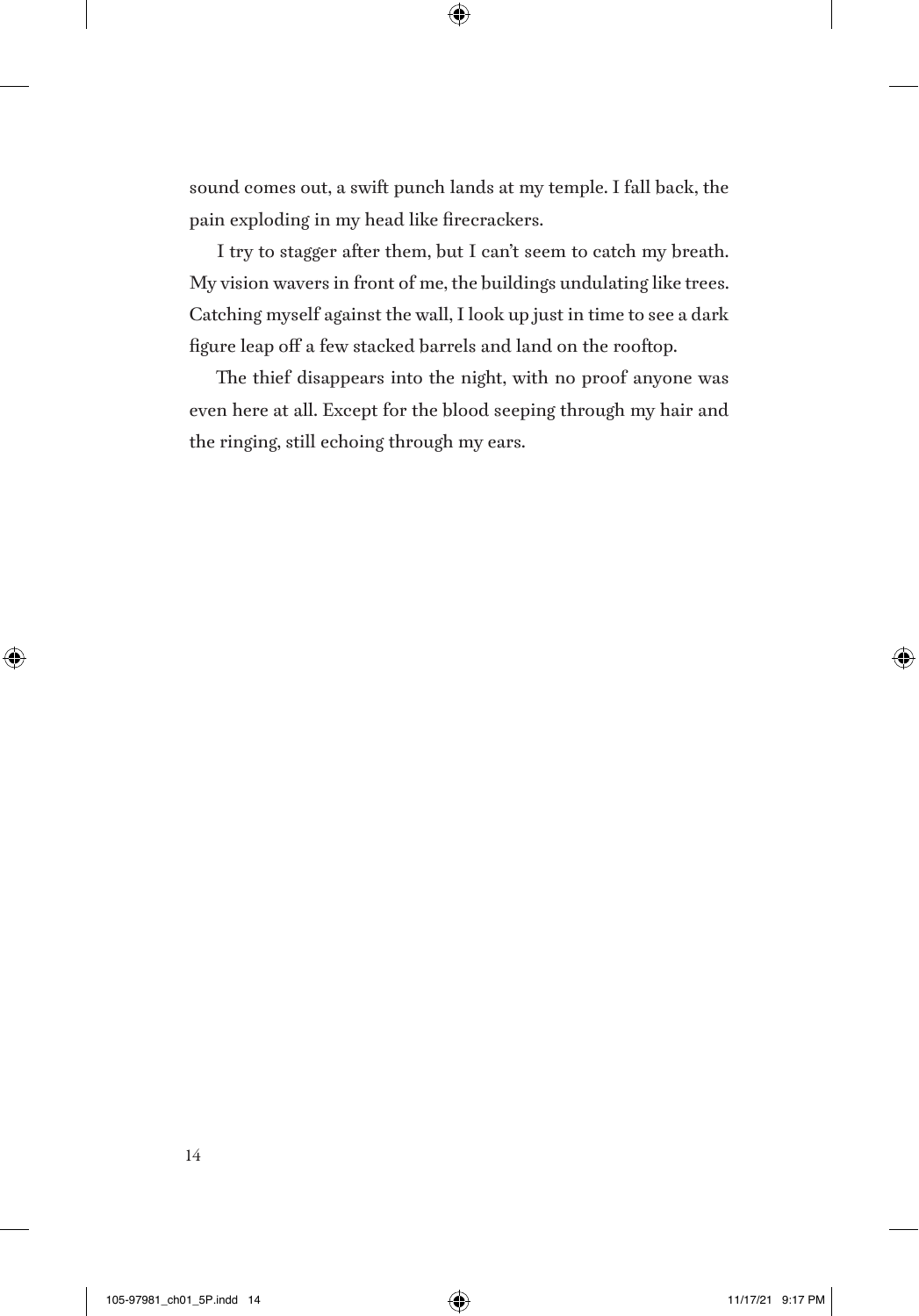# Chapter Three

I wALK— LImPIng, my AnKLe AnD FAce throBBIng In pain— until the barest hint of dawn peeks over the horizon, and a farmer passes me in his wagon. He gives me the once-over and offers me a spot in the back. I doze between bags of millet and rice, with a squawking duck for company. The duck remains outraged at the rough ride until we get to the town of Nánjiāng, which sits on the southern bank of the Jade River, several hours from Sù by horse. It would have taken most of the day if I'd had to walk.

I sell my necklace at a pawnshop in order to afford the ferry ride to the capital. Another memory of my mother, gone. But it isn't until I step on the boat that afternoon, jostled by the crowd, that a sudden pang of loneliness strikes me. In my corner of Sù province, I know all the villagers by face and most by name, and they know me. Here, I am no longer Dr. Zhang's willful daughter. It's like I've put on someone else's face.

I retreat to the back of the ferry and sit down, holding my belongings close. Around me, people laugh and mingle with one another. The air is filled with music from wandering musicians, playing for coin. But I remain anxious, afraid that Shu's lies have not worked and I will be discovered before the ferry leaves the dock.

I feel Father's inevitable disapproval like a heaviness around my neck. He never understood me, even though we slept under the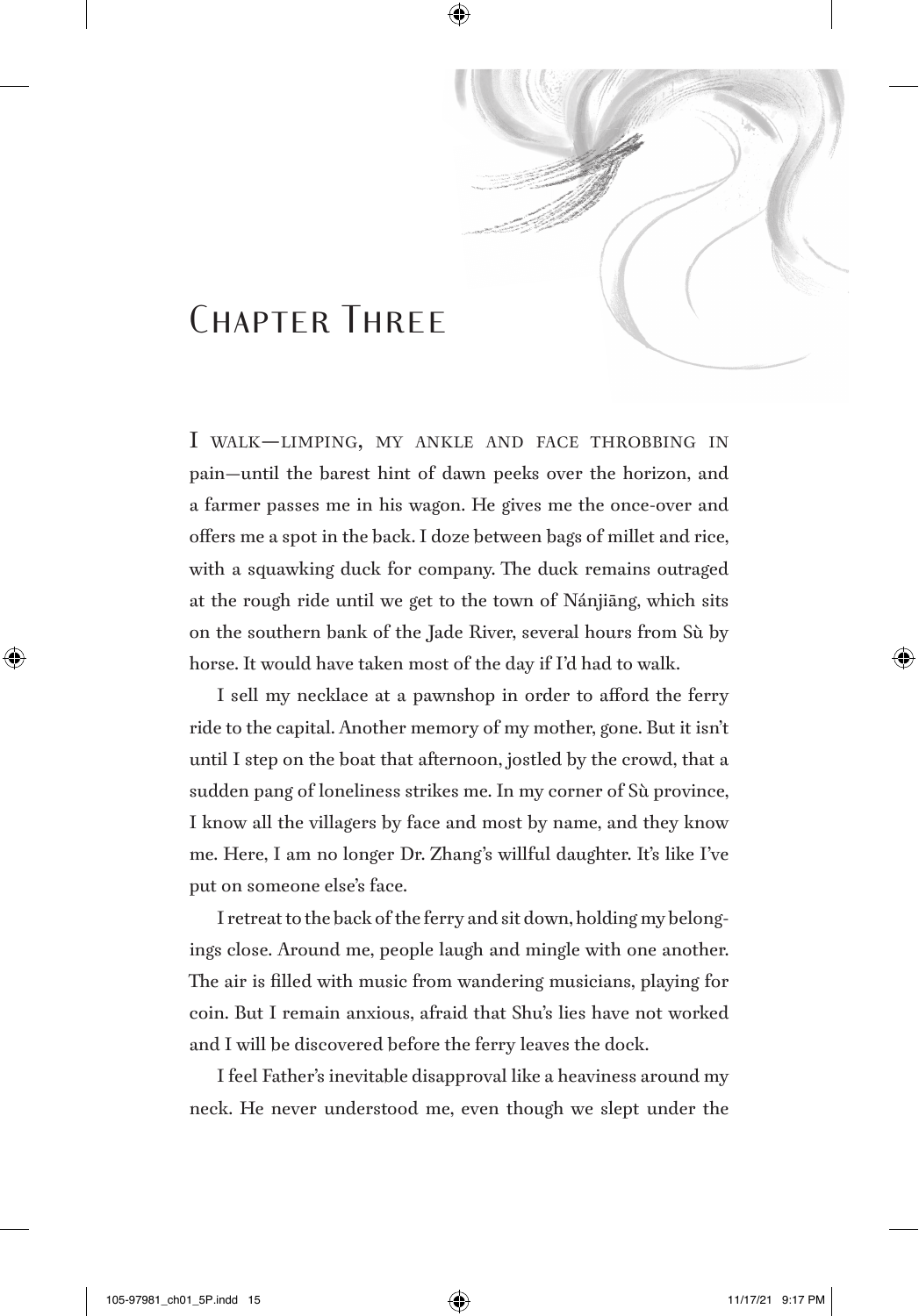same roof. He would not have permitted me to leave for the competition. He would have found reason to discourage me from this foolish endeavor—I'm too young and untrained to travel alone, Shu is too sick to leave in the care of someone else, he would never leave the village because of his duty to his patients . . .

A girl starts to dance in front of me, a welcome reprieve from my worries. The elegant sweeping gestures of her arms are accompanied by the sweet sound of her voice. Delighted claps begin in the crowd as they recognize "The Song of the Beggar Girl."

It is a story about mourning. An orphaned girl with no name. A city lost to war. She walks through the streets, hungry and alone.

Emotions fill the faces of my fellow travelers as the strands of music weave around them. The dancer's swaying movements, the gentle rocking of the boat, the longing of her words, all intermingle into a bitter taste at the back of my throat.

My sister has always been the warm one, quick to smile from the moment she was born, whereas I am prickly and restless, more at home with plants than with people. I could tell the villagers tolerated my presence, but they loved Shu. She could have easily left me behind, surrounded by their adoration, yet she never forgot about me. She always shared what they gave her, defended me against their harsh words.

It's my turn to protect her now.

I lower my head to my arms.

The girl's voice rises keenly above the crowd: "*I have wandered so far from home . . ."*

"Here." Something is thrust into my hand, and my eyes snap open to see a woman's concerned face. She has a baby tucked contentedly against her, wrapped in thick fabric. The woman's wide, dark eyes are kind.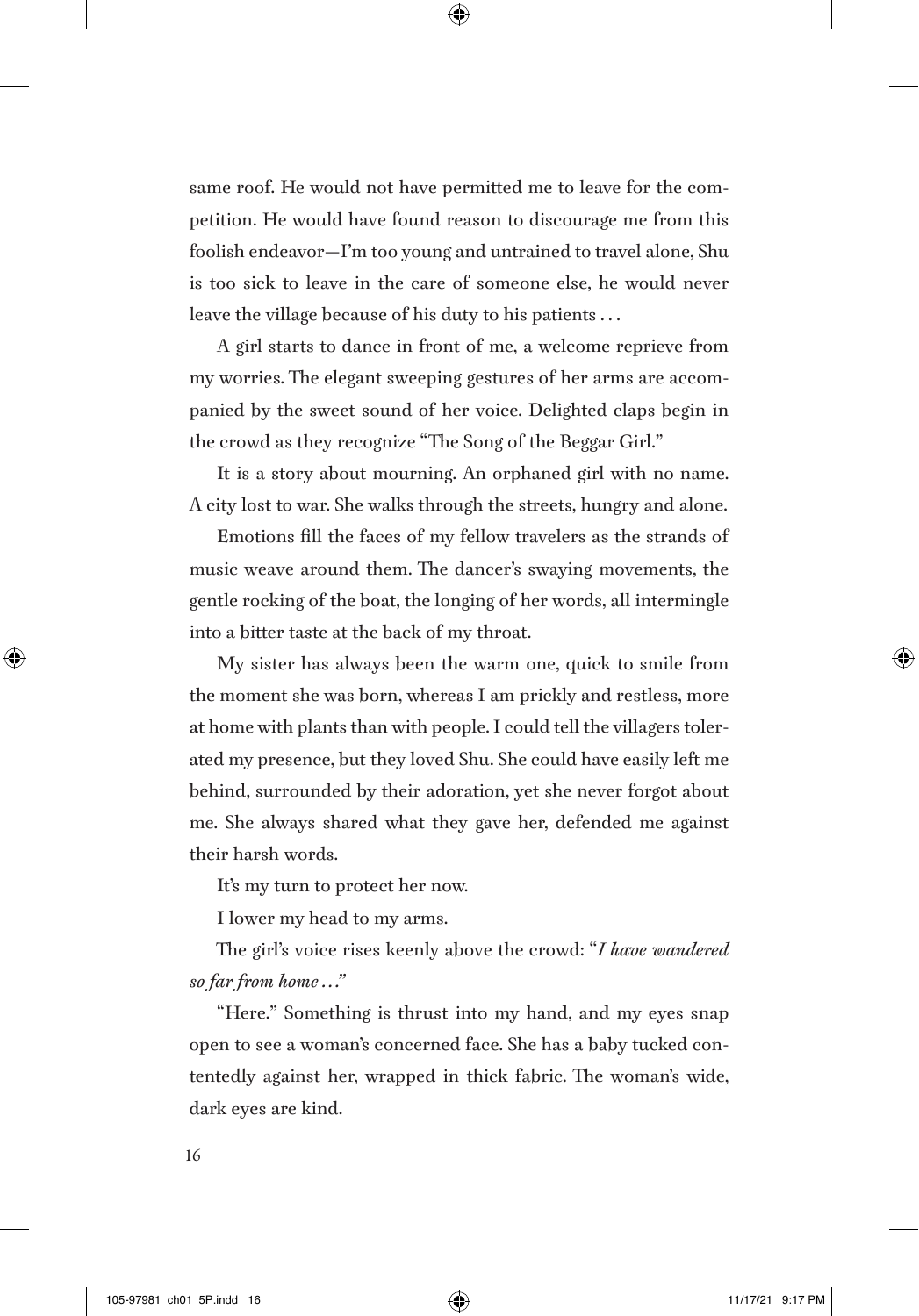"If you eat something, your stomach might settle," she says.

I look down at what she gave me. A piece of dried pork, oily and red. When I bring it to my nose, the smell immediately makes my mouth water. I take a tentative bite, and the meat is both sweet and salty, with a great chew. Gnawing on it bit by bit distracts me from the mournful tune, gives me something to focus on until my head feels a little clearer.

"Thank you," I mumble, wiping the grease on my tunic. "It was delicious."

"First time on the ferry?" she asks, patting the baby rhythmically on the back.

Without waiting for my response, she continues, "I remember my first time traveling to Jia. How overwhelming it was. The sheer number of people! I was embarrassed because I was sick over the railing so many times I could barely stand."

"You seem to be a practiced traveler now," I tell her. There is something about her that reminds me of my mother. She, too, would have helped a stranger without hesitation.

The woman smiles. "I was a girl newly married then. And unknown to me, what I thought was seasickness was actually due to being pregnant with this one's brother." Her gaze turns lovingly toward two people standing a few steps away, one tall, one short—a man and a boy, who looks to be around six years of age.

"Now your children will grow up to be practiced travelers, too," I say.

She laughs. "Every spring we journey to Jia to sweep the tombs of my husband's ancestors and visit those who have moved to the capital. But I'm happy my husband was posted to a provincial town, away from the politics of Jia. It is a simpler life. One I dream of for my son and daughter."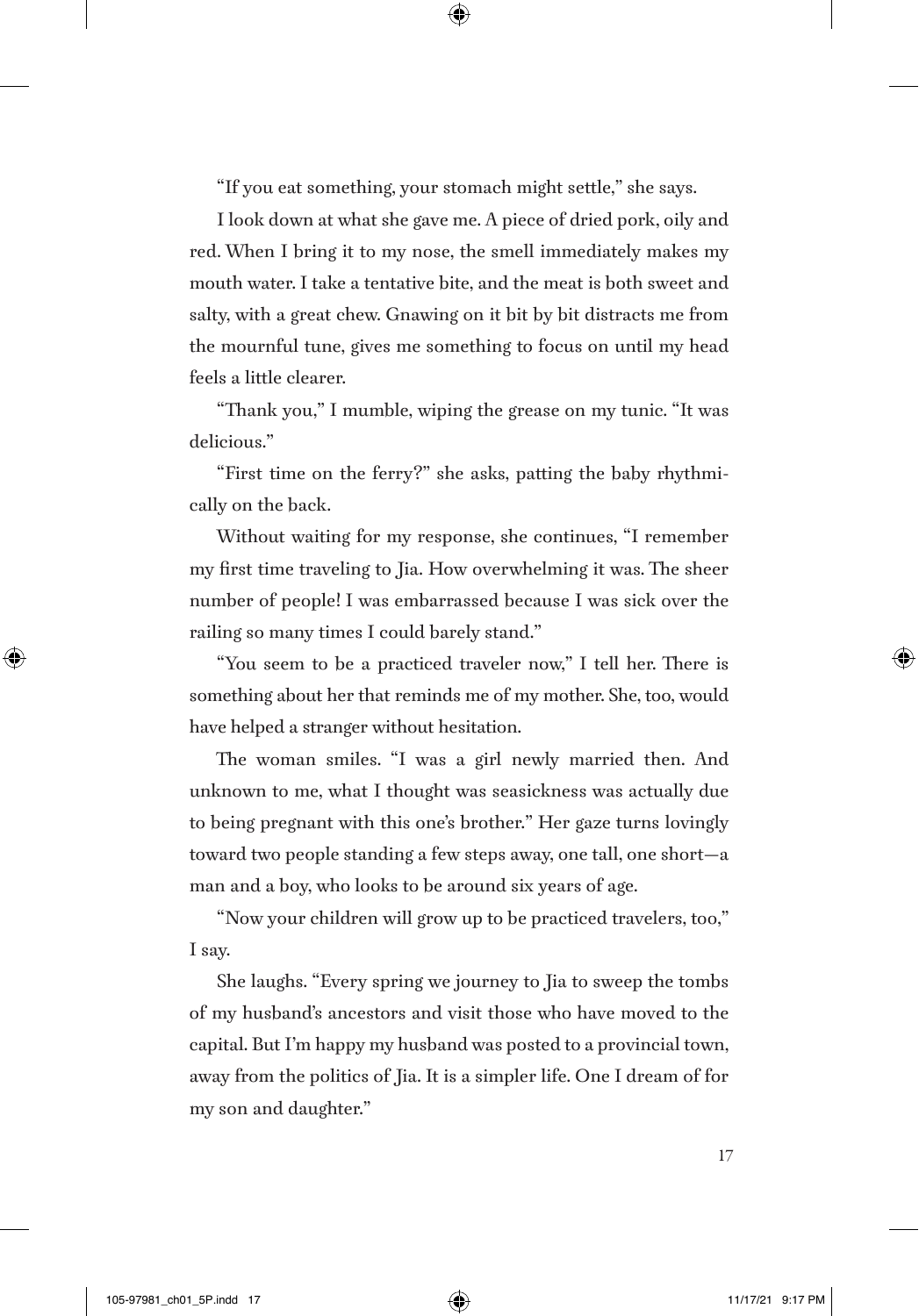The capital city is where my parents met long ago. My mother returned to our village heavily pregnant, with a stranger at her side who will become her husband. Over the years she would mention the capital in passing. A wistful comment about the sound of the zither, an offhand remark on the perfume of the wisteria flowers that climbed the east wall of the palace.

Shu and I used to ask her: *Why can we not go back, Mama?* We would sit on her lap and beg for more stories about the beauty of the capital. She would tell us there was nothing left for her there, not in comparison to our family. But our family crumbled without her holding us together, and I'm leaving now to save what remains.

The woman kisses the wispy hair on the baby's head with a look of contentment. The baby opens her tiny mouth to yawn, then nestles closer to her mother's chest. This woman lives the life my father wants for me: to be satisfied with food on the table and a comfortable home, a husband who provides. Except my parents have seen the wonders of Jia and lived in its bustling depths, wanted nothing more than what waited for them back home, while I have only known our village and the surrounding countryside.

The time on the ferry passes like a peculiar dream. My companion, Lifen, welcomes me as part of her family. I bounce her baby girl on my knee, pull the boy away from leaning too far over the railing. They refuse to accept any payment for the food and drink they share with me, and my heart is humbled by their kindness.

On our route we pass several towns, picking up and depositing passengers. The journey is a boisterous affair, as the musicians continue to play and vendors sell their goods from baskets they carry on their backs or heads.

At night, I lean against the railing and watch the stars swirl overhead. *Don't be deceived*, my mother once told me. *The stars are not as*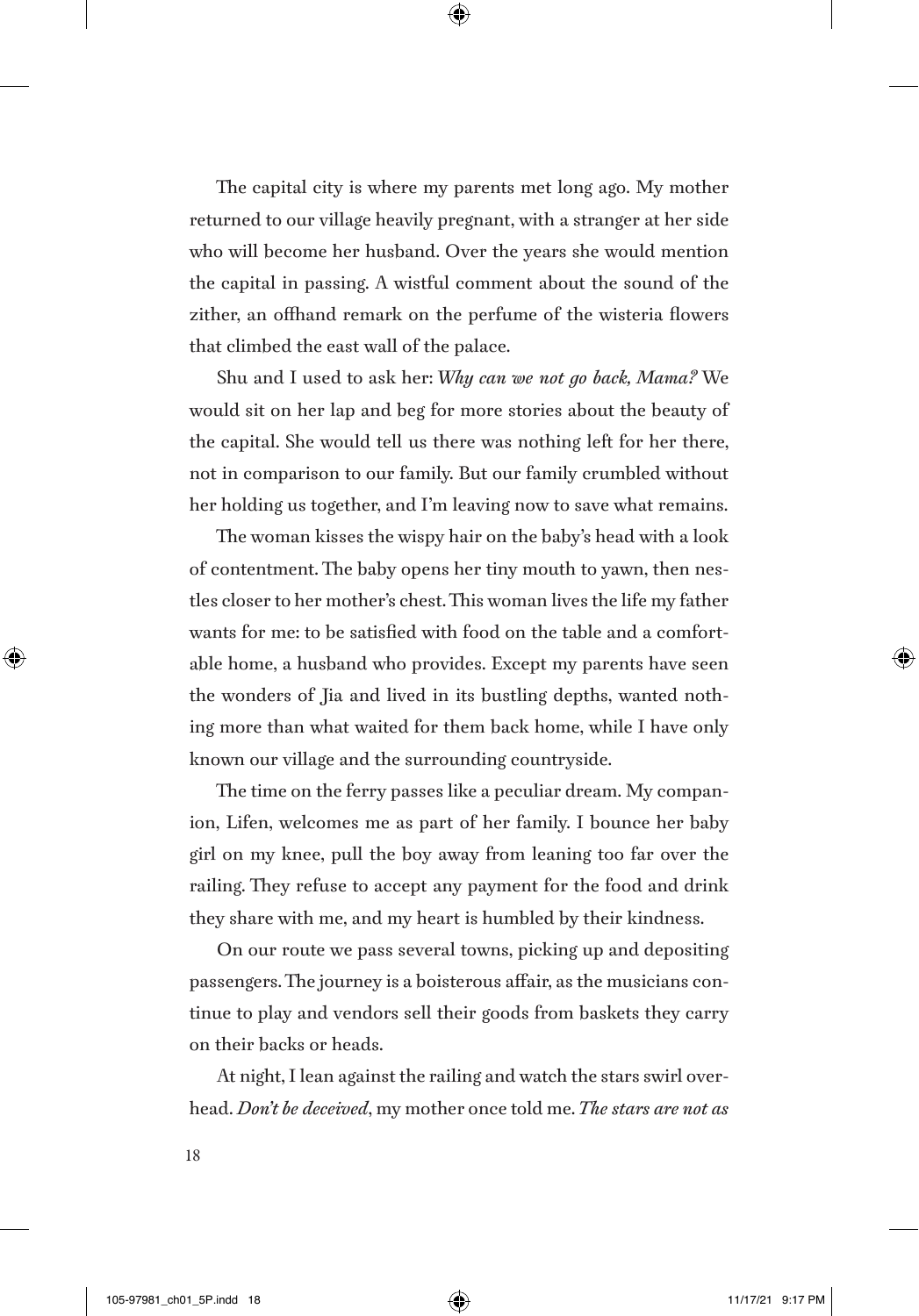*peaceful as they appear. The astronomers are tasked with deciphering their celestial travels, prophecies that predict the rise and ruin of great families and kingdoms. They burn with as much ferocity as our sun.*

"I used to dream of being a stargazer," a voice interrupts my thoughts. Lifen's husband, Official Yao, sits down heavily beside me on the deck and hands me a clay cup of millet wine. I sip it, and the earthy liquid burns through me, warming my chest. "Didn't have the aptitude for it. Then I wanted to be a poet. Wrote soulful scribbles about the Banished Prince and his sequestered isle."

I laugh at this, imagining him younger and more solemn, brush in hand. "And?"

"Life has a way of taking the wind out of our dreams sometimes," he says, gazing not at me but at the flickering reflection of light on the water.

The heat of the wine emboldens me to announce, "I'm not going to let it."

He laughs, full and relaxed, like he doesn't believe me. When Lifen mentioned that her husband works for the government, I was wary of him at first. But even from our brief conversations, I realized quickly he is remarkably different from the governor who is in charge of my village.

I shudder, thinking of Governor Wang. The formidable man whose black cloak always billowed around him like a dark cloud. The governor never asks; he only knows how to take, to demand, to squeeze until every last remnant can be wrung from the people in his jurisdiction. They say he dragged someone's hound into the road and beat it to death, for all to see. They say he laughed as the creature howled, punishment for its owner's inability to pay the month's taxes.

Governor Wang has taken a particular interest in my father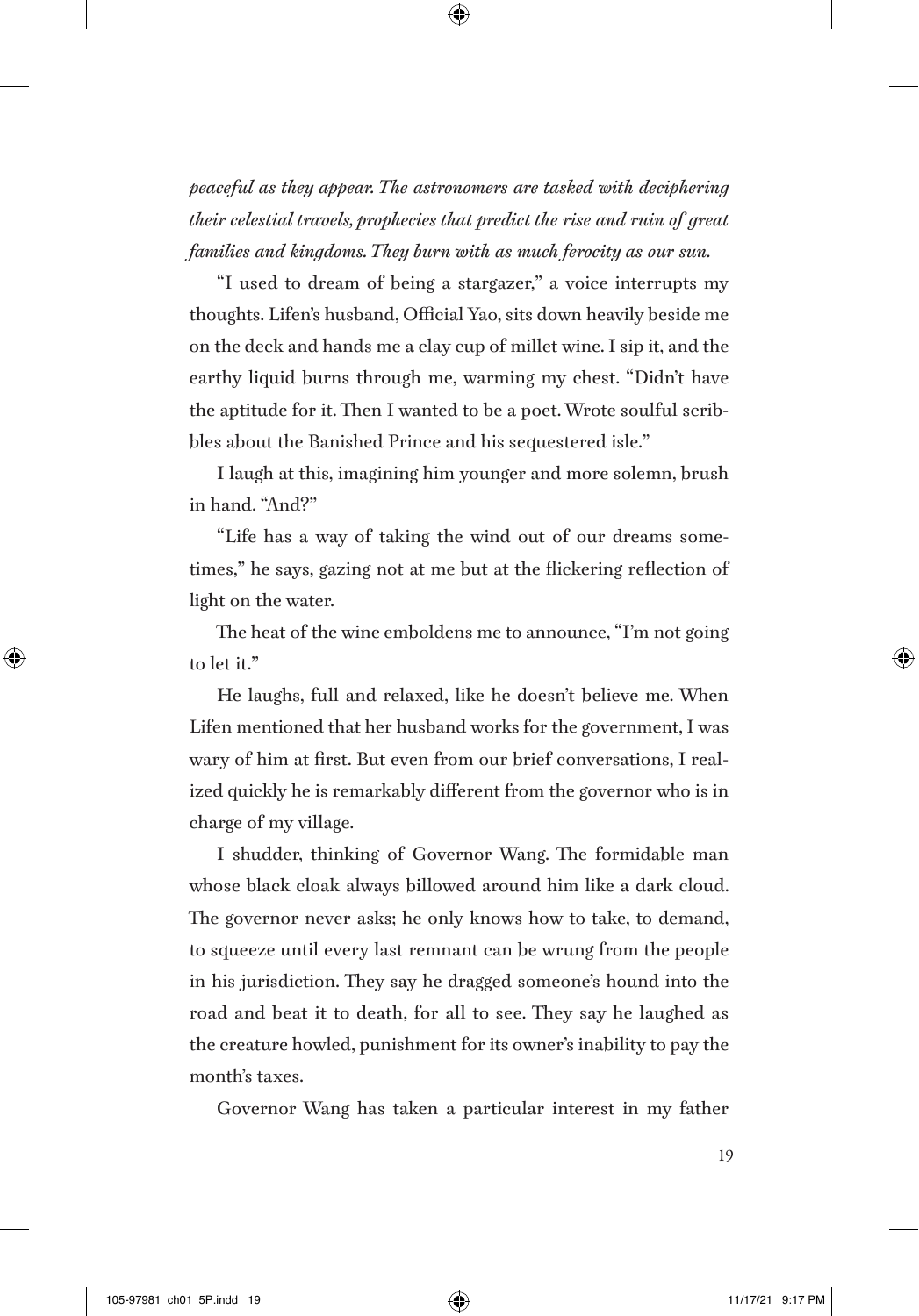over the years, as if he sees him as his nemesis. Often the villagers rely on my father to appeal to the officials for leniency when times are hard. He has seen for himself how the people have suffered, yet he is still obedient to the governor's whims. Perhaps this is what makes it hard for me to understand my father. It is the most unforgivable kind of loyalty. Especially when, deep down, I know Governor Wang could have done more to stop the poisonings, and even deeper down, I sometimes suspect he is behind them.

I sit there with Official Yao in companionable silence, sharing sips of millet wine, until my hands and cheeks feel warm and tingly.

After the last drop is poured, we clink our cups together and empty them. He lets out a sigh. "The nice thing about getting old is you realize everything circles back on itself," he says, with a dreamy lilt to his voice. "Things change, but they cycle back, too. The stars continue along their course, the cowherd is always reunited with the maiden. It's comforting in a way. Makes it feel less lonely."

He pats my shoulder and stands, leaving me to my own thoughts. I stare out at the water. I have never thought of it until now, but he's right. I *am* lonely, not just homesick. I've always felt this way, like I don't belong in the village. Sometimes, late at night, when Shu is peacefully resting and sleep refuses to find me, twisted thoughts come for me instead. They take root and refuse to let go. They whisper terrible things—that my father wishes it were me, and not Shu, who had the sickness. That my family would be happier if I were gone.

Father exists in a circle of his own imagining, each of us playing our roles of how a good doctor and his good daughters should behave. He always believed that if I only spoke the right words, acted the proper way, I wouldn't bring trouble on our household again and again.